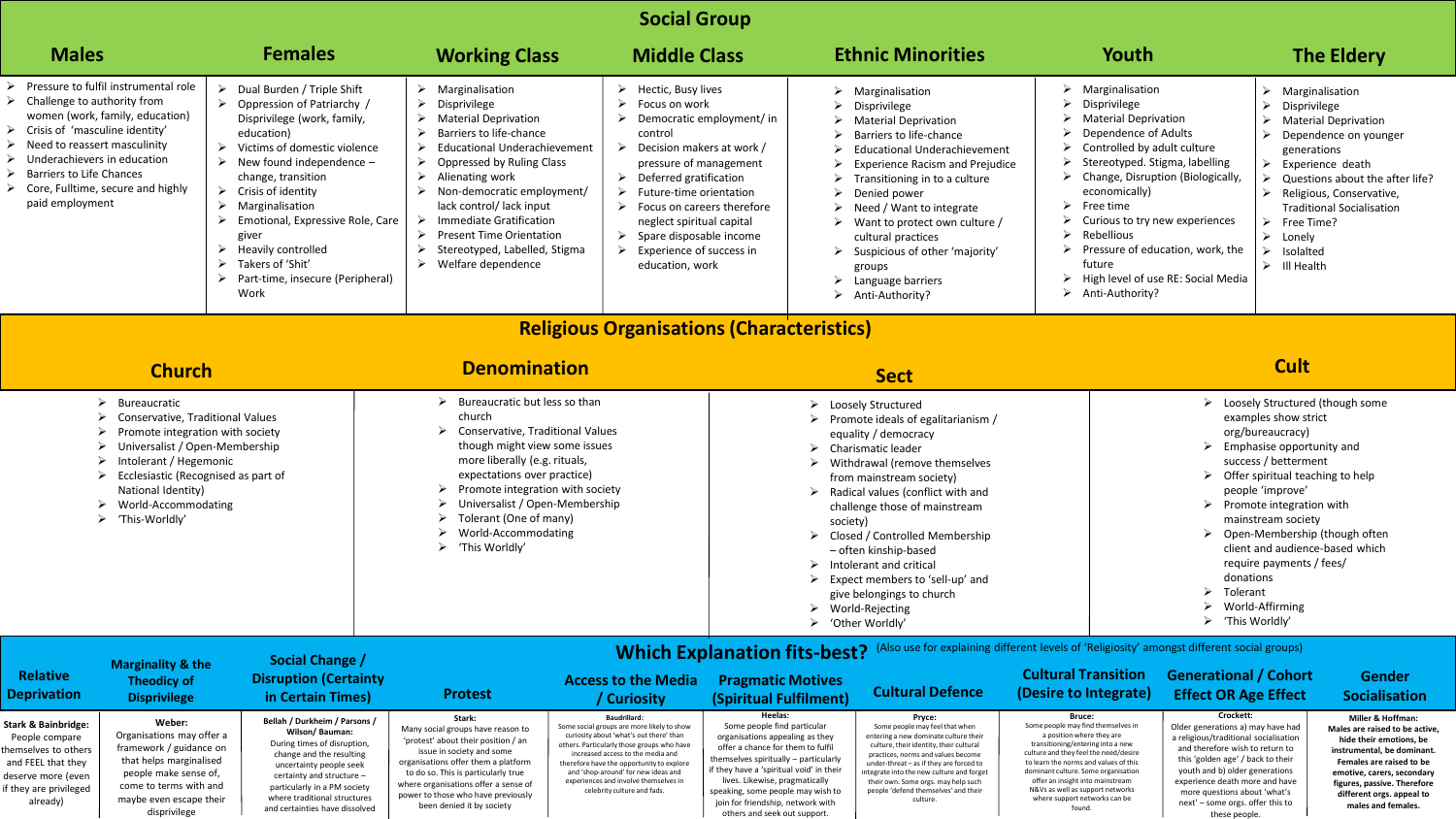## **Secularisation Debate**

#### Definition: **'The process whereby religious thinking, practice and institutions lose social significance**' (Wilson)

It is difficult to operationalise sec as it is

difficult to operationalise religion. Therefore **1) Interpersonal Level (Individual Meaning/beliefs)** address it is best to measure secularisation 2) Organisational Level (Institutional Stability) using 'different levels of analysis' (Glasner): 3) Cultural Level (Influence/Impact on Society)

|                                                             | 1) Interpersonal Level (Individual Meaning/beliefs)                                                                                                                                                                                                                                                                                                                                                                                                                                                                                                                                                                                                                                                                                                                                                                                                                                                                                                                                                                                                                                                                                                                                                                                                                                                                                                                                                                                                                                        | 2) Organisational Level (Institutional Stability)                                                                                                                                                                                                                                                                                                                                                                                                                                                                                                                                                                                                                                                                                                                                                                                                                                                                                                                                                                                                                                                                                                                                                                                                                                                                                                                                                                              | 3) Cultural Level (Influence/Impact on Society)                                                                                                                                                                                                                                                                                                                                                                                                                                                                                                                                                                                                                                                                                                                                                                                                                                                                                                                                                                                                                              |  |
|-------------------------------------------------------------|--------------------------------------------------------------------------------------------------------------------------------------------------------------------------------------------------------------------------------------------------------------------------------------------------------------------------------------------------------------------------------------------------------------------------------------------------------------------------------------------------------------------------------------------------------------------------------------------------------------------------------------------------------------------------------------------------------------------------------------------------------------------------------------------------------------------------------------------------------------------------------------------------------------------------------------------------------------------------------------------------------------------------------------------------------------------------------------------------------------------------------------------------------------------------------------------------------------------------------------------------------------------------------------------------------------------------------------------------------------------------------------------------------------------------------------------------------------------------------------------|--------------------------------------------------------------------------------------------------------------------------------------------------------------------------------------------------------------------------------------------------------------------------------------------------------------------------------------------------------------------------------------------------------------------------------------------------------------------------------------------------------------------------------------------------------------------------------------------------------------------------------------------------------------------------------------------------------------------------------------------------------------------------------------------------------------------------------------------------------------------------------------------------------------------------------------------------------------------------------------------------------------------------------------------------------------------------------------------------------------------------------------------------------------------------------------------------------------------------------------------------------------------------------------------------------------------------------------------------------------------------------------------------------------------------------|------------------------------------------------------------------------------------------------------------------------------------------------------------------------------------------------------------------------------------------------------------------------------------------------------------------------------------------------------------------------------------------------------------------------------------------------------------------------------------------------------------------------------------------------------------------------------------------------------------------------------------------------------------------------------------------------------------------------------------------------------------------------------------------------------------------------------------------------------------------------------------------------------------------------------------------------------------------------------------------------------------------------------------------------------------------------------|--|
| <b>THIAS</b><br><b>OCCURING</b><br><b>SECULARISATION IS</b> | Weber: Disenchantment & Rationalisation<br>During industrialisation, people would start to look towards science and rationality<br>rather than religion and the supernatural. Science replaces Religion as the dominant<br>meta-narrative. This created a 'Desacrilisation of Consciousness' - 'a loss of the<br>capacity to experience a sense of sacredness & mystery in life'. Also know as<br>demystification, disenchantment and rationalisation<br><b>Bruce: Marginalisation of Religious Beliefs</b><br>Suggests that Religious beliefs have become 'Marginalised' - people only turn to<br>them as a last resort - 'When we have tried every cure for cancer, some of us pray'.<br>Lyotard & Bauman: Decline in Religious Metanarratives & the<br><b>Fragmentation of Beliefs:</b><br>Postmodernists like Lyotard & Bauman argue that Metanarratives like religion<br>have lost their influence as people are more likely to control their own identities in a<br>'Liquid', 'Pick-n-Mix' world. People now have more choice to create 'do-it-yourself'<br>identities and enter the 'Spiritual Supermarket' when it comes to their beliefs. This<br>may involve choosing to reject religious beliefs altogether. 'Religion' has lost it's<br>power and influence and has become watered down & fragmented to the extent<br>that it becomes meaningless (evidenced in growth of 'NRMS' and 'NAMs' –<br>waterdown, meaningless movements that in many cases are not religious at all. | Statistics show<br><b>NRM\$/NAM\$:</b> Despite the growing numbers of NAMs & NRMs, membership is still very<br>small. Also the growth of new NRMs/ NAMs is insignificant to the number of religious<br>movements that are collapsing.<br>Clergy: 45,000 in 1900 British Clerics compared to 34,000 in 2000.<br>Herberg: Secularisation from Within<br>Many religions are going against their traditions and regulations themselves and as such are showing<br>weakness. He points out the ordination of women as evidence of this & also the downplaying of<br>'miracles' and the literal interpretations of scripture, the acceptance of homosexuality as evidence of<br>this. Other examples found in Catholic church services where Latin is no longer mandatory.<br>Lyon: The Disneyfication of Religion — Institutions are 'selling out'<br>Lyon argues that religion is going through a process of 'Disneyfication' in that it is becoming<br>trivialised and taken less seriously. He suggests that, in the post-modern 'market' world, people are<br>want to customise their identities and are free to do so as religion is fast-becoming just another<br>commodity on the market shelf.<br>Parsons: Churches have lost their functions (Structural Differentiation)<br>Education, the Health Care System, Welfare Systems, and the Family have taken<br>on many roles that churches used to take responsibility for. | Statistics show decline in membership and practice:<br><b>Memberships</b> In the UK, decline can be seen in all major Christian denominations<br><b>Attendance:</b> In 2007, 2% of the population attended religious ceremonies on<br>Sundays compared with 40% in 1851. There is also declining attendance at Christmas<br>& Easter - two of the major Christian events.<br><b>Baptisms</b> Fewer than 1/2 of all marriages in the UK involve a religious ceremony. Less<br>than a 14 of babies are now baptised, compared with 2/3 in 1950.<br><b>\$unday \$chools:</b> 100 years ago, half of children attended Sunday Schools. If current<br>trends continue however, Sunday schools will become extinct in the very near future.<br><b>Decline in Morality?</b><br>Changes in Divorce Law and Marriage and Adoption Reform has contributed to<br>increases in divorce, cohabitation, same-sex couples/marriages, lone-parent families<br>and a decrease in marriages - evidence perhaps that the religion doesn't dictate<br>cultural norms and values like to used to. |  |
| <b>CURING/HAS</b><br>Ŏ<br>z<br><b>SECULARISATIO</b>         | Heelas: 'Spiritual Revolution' & Resacrilisation of Consciousness<br>People have felt spiritually void for too long and thus are returning to spiritualism. We<br>are seeing an 'explosion' of NRMs and NAMs. (Re-enchantment, Re-mystification, De-<br>rationalisation). Religious beliefs and thinking are returning in to the<br>consciousness rapidly!                                                                                                                                                                                                                                                                                                                                                                                                                                                                                                                                                                                                                                                                                                                                                                                                                                                                                                                                                                                                                                                                                                                                 | Heelas: 'Spiritual Revolution' & Resacrilisation of Consciousness<br>People have felt spiritually void for too long and thus are returning to spiritualism. We are seeing<br>an 'explosion' of NRMs and NAMs. (Re-enchantment, Re-mystification, De-rationalisation). <b>New</b><br>organisations are becoming established on a daily basis, they are flourishing.                                                                                                                                                                                                                                                                                                                                                                                                                                                                                                                                                                                                                                                                                                                                                                                                                                                                                                                                                                                                                                                             | Heelas: 'Spiritual Revolution' & Resacrilisation of Consciousness<br>People have felt spiritually void for too long and thus are returning to spiritualism. We<br>are seeing an 'explosion' of NRMs and NAMs. Western culture is going through a<br>process of Re-enchantment, Re-mystification, De-rationalisation.                                                                                                                                                                                                                                                                                                                                                                                                                                                                                                                                                                                                                                                                                                                                                         |  |
|                                                             | <b>Davie: Vicarious Religion</b><br>In contemporary culture people are busier than ever with more demands on their<br>time. Therefore in is common for the minority to reflect the interests of the majority.<br>People may not be able to attend/practice but those that do/can represent the<br>interests of everyone else. The few believe on behalf of everyone else.<br>Giddens: Fundamentalist Beliefs are expanding<br>This is a result of many wishing to re-instate conservative, tradition beliefs/morals/ethio<br>s and move away from 'cosmopolitanism' - a tendency towards liberal, individualistic                                                                                                                                                                                                                                                                                                                                                                                                                                                                                                                                                                                                                                                                                                                                                                                                                                                                          | Davie: Believing Without Belonging & the Privatisation of Religious Practice.<br>Believing in God does not necessarily mean attending a religious institution or service. People can<br>express their beliefs and worship at home in a 'Privatised' manner - helped by TV, Radio & the<br>Internet. People are simply practicing religion in ways that don't require 'organisations'<br><b>Parsons: The Church retains one irreducible function</b><br>Despite losing many functions the church is the only institution qualified to monitor and regulate<br>morals within society. The church provides society with it's 'moral backbone' and thus will always be                                                                                                                                                                                                                                                                                                                                                                                                                                                                                                                                                                                                                                                                                                                                                             | Davie: Believing Without Belonging & the Privatisation of Religious<br>Practice.<br>Believing in God does not necessarily mean attending a religious institution or service.<br>People can express their beliefs and worship at home in a 'Privatised' manner - helped<br>by TV, Radio & the Internet. People are simply practicing religion in ways that don't<br>require traditional definitions of membership and attendance. Cultures simply show<br>religious devotion in a different way in contemporary society                                                                                                                                                                                                                                                                                                                                                                                                                                                                                                                                                       |  |
|                                                             | materialistic, immorality.<br>Multiculturalism and Religious Pluralism in the West<br>Much of the eveidence to suggest that 'the West' has become secular in their<br>beliefs/thinking focuses on research and case-studies based on Christian religions<br>only. The West is Multicultural & Religiously Plural and is religions such as Sikhism,<br>Islam, Hinduism and Judaism were considered in such research it would be clear<br>that religious beliefs are strong and flourishing.                                                                                                                                                                                                                                                                                                                                                                                                                                                                                                                                                                                                                                                                                                                                                                                                                                                                                                                                                                                                 | significant<br>Warner: Religious Economy Theory.<br>Although some see the sheer number of sects, cults and denominations (Religious Pluralism) out<br>there as religion losing its meaning, Warner argues that market competition actually makes<br>these institutions stronger and more powerful. 'Survival of the fittest'. There are countless<br>organisations competing against each other for followers constantly. Yes, some are powerful or<br>influential enough to survive but this ignores the many that do survive which become very                                                                                                                                                                                                                                                                                                                                                                                                                                                                                                                                                                                                                                                                                                                                                                                                                                                                               | <b>Davie: Vicarious Religion</b><br>In contemporary culture people are busier than ever with more demands on their time.<br>Therefore in is common for the minority to reflect the interests of the majority. People<br>may not be able to attend/practice but those that do/can represent the interests of<br>everyone else. The whole through the few.<br>The Christian New Right in the USA                                                                                                                                                                                                                                                                                                                                                                                                                                                                                                                                                                                                                                                                               |  |

- ➢ Outline and explain TWO reasons why BRITAIN/UK/USA/WESTERN CULTURE could be seen to be secular (10)
- ➢ Outline and explain TWO ways in which religion might be seen to be flourishing in BRITAIN/UK/USA/WESTERN CULTURE (10)
- ➢ Analyse TWO sociological explanations/reasons for increasing secularisation in BRITAIN/UK/USA/WESTERN CULTURE (10)
- ➢ Analyse TWO sociological explanations/reasons for declining religiosity in BRITAIN/UK/USA/WESTERN CULTURE (10)
- ➢ Assess sociological explanations for increasing secularisation in BRITAIN/UK/USA/WESTERN CULTURE (20)
- ➢ Assess the view that BRITAIN/UK/USA/THE WEST in NOW SECULAR / BECOMING INCREASINGLY SECULAR (20)
- ➢ Assess the view that BRITAIN/UK/USA.THE WEST is experiencing a 'SPIRITUAL REVOLUTION' (20)

influential enough to survive but this ignores the many that do survive which become very powerful and influential e.g. **The Christian New Right in the USA**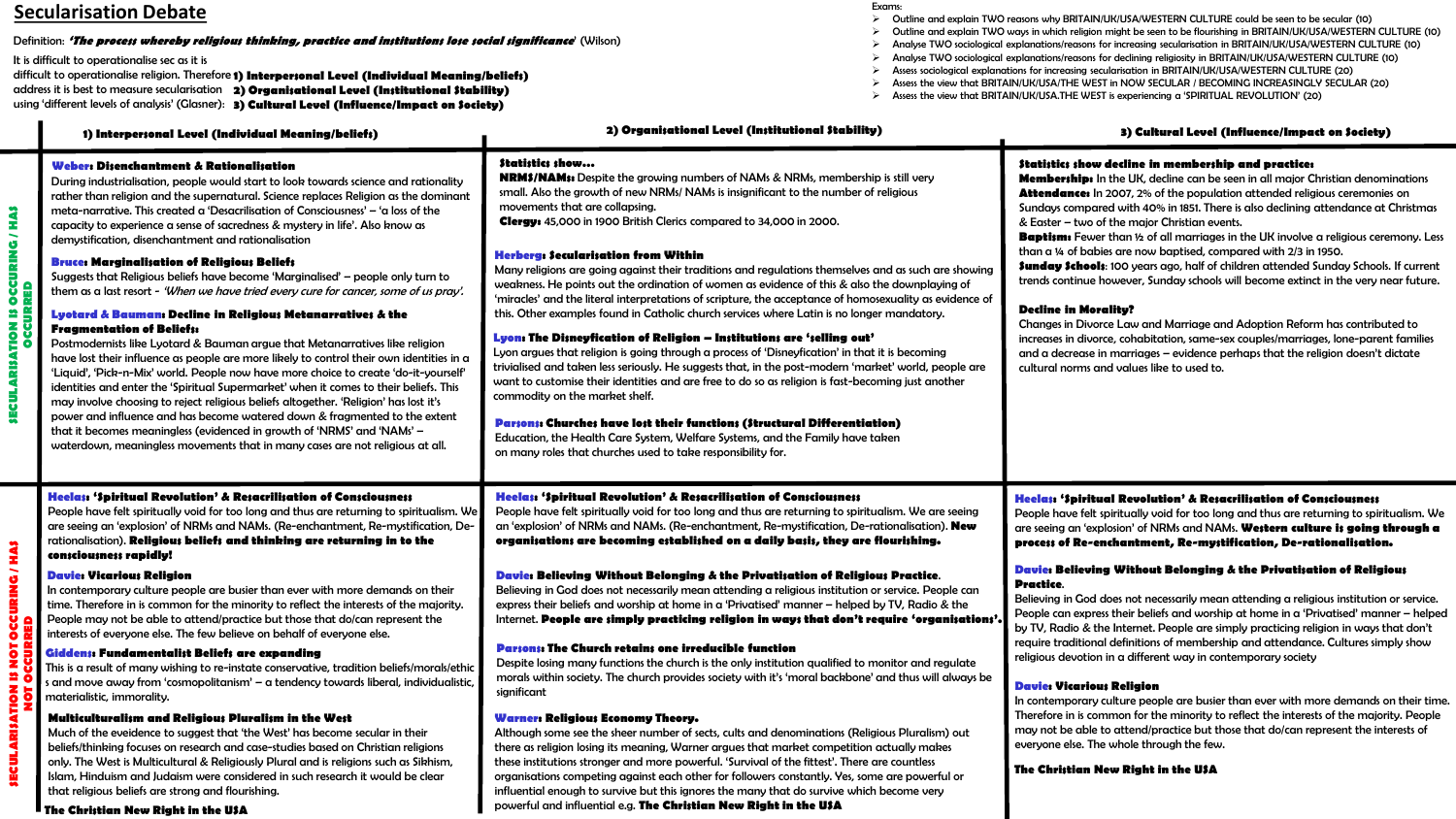## **The Relationship between Globalisation & Religion**

Globalisation: **'The process whereby the world is becoming increasingly interconnected**' (Held)

#### **Exams:**

Outline and explain to ways in which globalisation and religion are connected (10) Outline and explain two features of Religious Fundamentalism (10) Analyse two ways in which religion and development may be related in the world today (10) Analyse two ways in which religion might conflict with globalisation (10) Examine the relationship between religion and globalisation (20) Evaluate the view that fundamentalism is a response to modern society (20)

| Religion can aid ECONOMIC GROWTH and help<br>countries compete in the global economies                                                                                                                                                                                                                                                                                                                                                                                                                                                                                                                                                                                                                                                                                                                                                                                                                                                                                                                                                                                                                                                                                                                                                                                                                                                                                                                                                                                     | Globalisation leads to the spread of cosmopolitanism which<br>has led to a rise in RELIGIOUS FUNDAMENTALISM                                                                                                                                                                                                                                                                                                                                                                                                                                                                                                                                                                                                                                                                                                                                                                                                                                                                                                                                                                                                                                                                                                                                                                                                                                                                                                                                                                                                                                                                                                                                                                                                                                 | <b>Religion is being used a CULTURAL DEFENCE</b><br>against the spread of cultural oppression                                                                                                                                                                                                                                                                                                                                                                                                                                                                                                                                                                                                                                                                                                                                                                                                                                                                                                                                                                                                                                                                                                                                                                                                               | Globalisation has led to global conflict and the<br><b>CLASH OF CIVILISATIONS</b>                                                                                                                                                                                                                                                                                                                                                                                                                                                                                                                                                                                                                                                                                                                                                                                                                                                                                                                                                                                                                                                                                                  |
|----------------------------------------------------------------------------------------------------------------------------------------------------------------------------------------------------------------------------------------------------------------------------------------------------------------------------------------------------------------------------------------------------------------------------------------------------------------------------------------------------------------------------------------------------------------------------------------------------------------------------------------------------------------------------------------------------------------------------------------------------------------------------------------------------------------------------------------------------------------------------------------------------------------------------------------------------------------------------------------------------------------------------------------------------------------------------------------------------------------------------------------------------------------------------------------------------------------------------------------------------------------------------------------------------------------------------------------------------------------------------------------------------------------------------------------------------------------------------|---------------------------------------------------------------------------------------------------------------------------------------------------------------------------------------------------------------------------------------------------------------------------------------------------------------------------------------------------------------------------------------------------------------------------------------------------------------------------------------------------------------------------------------------------------------------------------------------------------------------------------------------------------------------------------------------------------------------------------------------------------------------------------------------------------------------------------------------------------------------------------------------------------------------------------------------------------------------------------------------------------------------------------------------------------------------------------------------------------------------------------------------------------------------------------------------------------------------------------------------------------------------------------------------------------------------------------------------------------------------------------------------------------------------------------------------------------------------------------------------------------------------------------------------------------------------------------------------------------------------------------------------------------------------------------------------------------------------------------------------|-------------------------------------------------------------------------------------------------------------------------------------------------------------------------------------------------------------------------------------------------------------------------------------------------------------------------------------------------------------------------------------------------------------------------------------------------------------------------------------------------------------------------------------------------------------------------------------------------------------------------------------------------------------------------------------------------------------------------------------------------------------------------------------------------------------------------------------------------------------------------------------------------------------------------------------------------------------------------------------------------------------------------------------------------------------------------------------------------------------------------------------------------------------------------------------------------------------------------------------------------------------------------------------------------------------|------------------------------------------------------------------------------------------------------------------------------------------------------------------------------------------------------------------------------------------------------------------------------------------------------------------------------------------------------------------------------------------------------------------------------------------------------------------------------------------------------------------------------------------------------------------------------------------------------------------------------------------------------------------------------------------------------------------------------------------------------------------------------------------------------------------------------------------------------------------------------------------------------------------------------------------------------------------------------------------------------------------------------------------------------------------------------------------------------------------------------------------------------------------------------------|
| Nanda:<br>Hinduism is providing India with the necessary normative<br>conditions (beliefs and attitudes) to promote their economic<br>growth and help them compete in the global economy (India's<br>very own Protestant Ethic).<br>Traditional Hinduism renounces materialism and thus would<br>hinder economic growth BUT the new highly educated Indian<br>middle-classes are reinterpreting Hindu teachings in such a way<br>that Hindusim, materialism and economic growth can co-exist -<br>in fact they can support each other's growth.<br><b>'Hindu Nationalism'</b> is sweeping across India and it is fuelling<br>India's economic development. The thinking is simple;<br>a) To be a good Hindu it is important to be successful and<br>strive for India's success as a nation.<br>b) To be a good Indian it is important to be a good Hindu<br>Effectively the wealthier India becomes, the more sense of<br>national pride is being spread. Hindu Nationalism is encouraging<br>hard-work, scientific advancement, economic growth  and as<br>result, Hinduism is as strong as ever.<br>Religious tourism is increasingly popular which is a fantastic<br>example of how religion is helping fuel the economy and how in<br>turn, the economy is fuelling religion.<br>Hindu Nationalism is growing in popularity and as a result India's<br>Economy is booming. With India's economy booming, Hindu<br>Nationalism is thriving! They 'feed off' each other. | <b>Giddens:</b><br><b>Cosmopolitanism</b> is a culture that is spreading across the globe. This<br>culture has become established within the West (USA in particularly)<br>and it threatens the social stability of other cultures. Cosmopolitanism is<br>characterised by:<br>> Materialistic values<br>> Individualistic values<br>> A breakdown of morality regarding issues such as marriage, divorce, homosexuality and<br>abortion.<br>> Vanity and competitiveness<br>> Aesthetics (style over substance)<br>> Toxic Childhood<br>> Breaking down of gender role stability<br>> Dependence culture and erosion of individual responsibility<br>> Entitlement<br>> 'Starbucks' culture and 'McDonaldisation' of culture<br>> Lack of care for the environment<br>> Atrophy of 'community' and 'fellowship'<br>This culture threatens to atrophy social stability $-$ uncertainty, instability.<br>In response to this, <b>Religious Fundamentalism</b> is growing in<br>popularity as people look to counteract the negative effects of<br>Cosmopolitanism.<br>> Religious Fundamentalism is characterised by:<br>> Traditional, Conservative Values<br>> Literal translation of religious texts/scripture<br>> Religious Militancy (Strict order)<br>> Absolute Truths / Monopoly over Truths<br>> Intolerant to challenges to their beliefs<br>Prophecy<br>> Use of modern technologies to achieve aims<br>> Authorative Leaders/Rulers<br>Ultimately, Cosmopolitanism bring with risk, uncertainty, change,<br>instability, confusion and chaos. Fundamentalism is responding to this by<br>attempting to restore certainty, conservative values, stability and<br>guidance. Structure in an ever increasingly unstructured world. | As the world 'Globalises', national (even local) identities mean less and<br>less e.g. politicians now talk about the 'European Community' or 'The<br>Middle East' or 'Asia' rather than identifying individual countries. As such<br>societies/cultures around the world are experiencing a 'crisis of identity'<br>whereby their cultures, languages, traditions & politics are becoming less<br>significant and threatened by extinction through homogenisation.<br>Individual national/cultural identities are being replaced by a 'Collective<br>International Identities'.<br>As a response to this, many countries use their Religions to restore their<br>individual identities. Religion thus acts as a 'Cultural Defence' $-$ a way<br>of holding on to national heritage, tradition, culture & politics $-\alpha$ way<br>of re-individualising cultures and maintaining cultural heritage.                                                                                                                                                                                                                                                                                                                                                                                                       | <b>Huntington:</b><br>Religion is often at the core of many Global Conflicts. Huntington<br>describes this as the 'Clash of Civilisations<br>Huntington identifies seven civilisations: Western, Latin,<br>American, Confucian, Japanese, Islamic, Hindu & Slavic-<br>Orthodox. Although Religion binds countries within these<br>civilisations together, Religion also causes conflict between<br>civilisations.<br>This is happening more than ever because Religion is becoming<br>more & more important as a source of national identity (see<br><b>Cultural Defence). Plus Globalisation means that Civilisations</b><br>are more likely to be in contact with each other which means<br>old conflicts re-emerge easier.<br>In the Globalised world, Religion creates an 'Us vs. Them' mentality<br>as competition for wealth & power grows on the Global Scale.<br>Religious differences are harder to resolve as they exist within<br>'Closed System' and are thus not open or welcoming of challenge.<br>The West is under threat (especially form Islam) & a 'West vs. The<br>Rest' campaign is emerging & as such the West need to reassert<br>their Christian Identity. |
| Weber: Religion can promote economic development by providing the necessary<br>normative values (hard-work ethic) as evidence in Europe bet 1700-1900.<br>HOWEVER, once a society becomes wealthy and focused on economic growth<br>secularisation would be inevitable - religion and materialism cannot co-exist in the<br>long run (society would rationalise/demystify)<br>Berger: Evidence to support Nanda found in South America e.g. Brazil is<br>industrialising/modernising at a rapid rate and experiencing huge economic<br>development and this is partly due to Pentecostalism providing the necessary<br>normative values (The Protestant Ethic!)<br>Redding: Evidence to support Nanda found in South East Asia e.g. China is<br>industrialising/modernising at a rapid rate and experiencing huge economic<br>development and this is partly due to Shintoism providing the necessary normative<br>values (The Protestant Ethic!)<br><b>Marx:</b> It makes sense that religion thrives alongside economic (capitalism)<br>development as Religious justifies and masks economic inequalities within such<br>societies                                                                                                                                                                                                                                                                                                                                      | Functionalism (Durkheim, Parsonsm Malinowski) This makes sense as religion is<br>indeed used to help promote feeling of certainty and stability during times of change and<br>atrophy. Religion helps to reinforce the Value Consensus and Collective Conscience and<br>therefore promotes social solidarity.<br>Interpretivism (Berger & Luckmann, Stark & Bainbridge) This makes sense as<br>religion provides individuals with a 'universe of meaning' which can help people make sense<br>of the world during times of change and stability.<br>Radical Feminism (Aldridge, Walby) This makes sense as Fundamentalism may<br>actually be a vehicle to reinstate and reinforce patriarchal values and control. In a world<br>that increasingly breaks down traditions the Patriarchy is under threat. Cosmopolitanism is<br>seeing the liberation of women and Fundamentalism is simply an attempt to halt this.<br>The Christian New Right (U\$A) These are a useful example of a fundamentalist<br>movement is helping to shape American culture. The CNR fit many of the criteria of a<br>religiously fundamentalist group - particularly with their focus on promoting/reinstating<br>conservative/traditionalist values within American and using modern media to do so. They<br>have been extremely influential in influencing Government policies across many States in<br>the USA and their popularity extend beyond 'the Bible Belt; in the Southern States.                                                                                                                                                                                                                                                                    | Real-World Example 1) Poland, Russia and Catholicism:<br>During this era, Poland was under communist rule (forced on them by Russia's Soviet Union).<br>Catholicism was suppressed during this time but still acted as a symbol for Polish National<br>Identity.<br>The Catholic church supported the 'Solidarity Free' Movement which helped bring down the<br>communist rule. Since this, the church has been very influential in Polish Politics<br>Real-World Example 2) Iran, USA and Islam:<br>In the 1950s the democratic government in Iran was overthrown by a 'Pro-Western regime'<br>which was supported by Western Oil Companies & Western governments.<br>This 'westernised' was headed by the Shah of Iran. During the 1960s/70s the Shah's successor<br>attempted to force westernised values on Iran by banning the veil & replacing the Iranian<br>calendar with a 'western-friendly' calendar. Also due to the take over of capitalism, the divide<br>between the poor & the rich increased.<br>The Islamic Religion was used as a focal point to rally opposition against the Shah's regime.<br>Headed by Ayatollah Khomeini, the Islamic Revolution 1979 helped create the Islamic Republic<br>where Clerics held state power & helped restore traditional Islamic values back to Iran. | lackson: Huntington's work is based on 'Orientalism' – he stereotypes Eastern Civilisations<br>as untrustworthy, fanatical, barbarian & inferior (particularly Muslims).<br>Casanova: Huntington generalises far too much - only a small minority of the world's 1.5<br>billion Muslims are interested in a 'Holy War' & 'Fanaticalism'.<br>Armstrong: Fanaticism has only been caused due to the West imposing their values &<br>politics on the Middle-East. The West should bear most of the blame & the Islam should<br>not be scapegoated.<br>Ingelhart & Norris: Religion & Politics does not cause a 'Clash of Civilisations' - it is<br>attitudes to sexuality & gender liberalism that causes the real 'Clash'<br>Approval of Political & Social Values in Western & Muslim<br><b>Muslim Soc</b><br><b>Western Soc</b><br>87<br>86<br>nocratic Ideale<br>$-61$<br>$-61$<br>trong Leaders<br>55<br>82<br>35<br>60<br>$-48$<br><b>Ibortion</b><br>25<br>$-53$<br>25<br>World Values Survey 1995 - 2001                                                                                                                                                                      |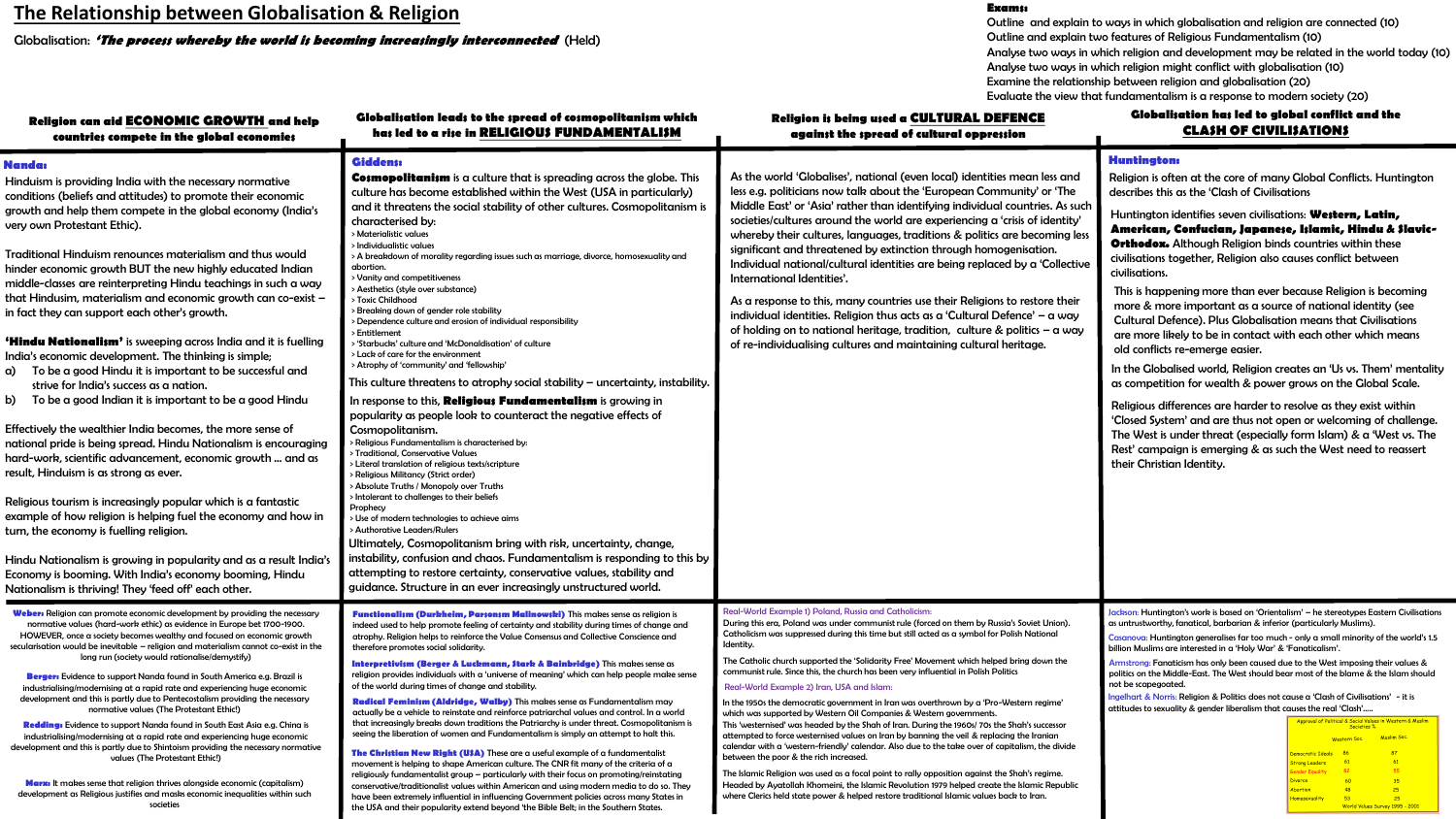### **Religion, Renewal & Choice (Post-Modernity)**

The following arguments are useful within two specific areas of the Beliefs Topic:

- 1) What does Religion look like within the Late/Post-Modern Society?
- 2) To show that Society isn't secularising, but rather that religion is simply 'changing'

#### **Key Features of a Post-Modern Society:**

- > Consumption/Individuals as Consumers
- > Individuality
- > Pick n Mix Identities
- > Media Saturation
- > Choice, Flexibility and Diversity
- > Lack of Certainty and Structures
- > Decline of dominant metanarratives
- > Agency

### **Evidence of 'Post-Modern Religions' (Change rather than decline):**

#### **Davie: Believing Without Belonging & the Privatisation of Religious Practice**.

Believing in God does not necessarily mean attending a religious institution or service. People can express their beliefs and worship at home in a 'Privatised' manner – helped by TV, Radio & the Internet. People are simply practicing religion in ways that don't require 'organisations'. People do not feel obliged to practice in 'traditional' ways.

#### **Davie: Vicarious Religion**

In contemporary culture people are busier than ever with more demands on their time. Therefore in is common for the minority to reflect the interests of the majority. People may not be able to attend/practice but those that do/can represent the interests of everyone else. The few believe on behalf of everyone else. People do not feel obliged to practice in 'traditional' ways. People still identify with religion/with the church even is they do not practice regularly as an individual. They are still attached to churches and use them for weddings, funerals, and baptisms.

#### **Heelas: 'Spiritual Revolution' & Resacrilisation of Consciousness**

People have felt spiritually void for too long and thus are returning to spiritualism. We are seeing an 'explosion' of NRMs and NAMs. (Re-enchantment, Re-mystification, Derationalisation). Religious beliefs and thinking are returning in to the consciousness rapidly people are engaging with 'self-help' spiritual movements such as yoga, crystal therapy, reiki, homeopathy, astrology and mediumship/clairvoyance. KENDAL PROJECT!

#### **Warner: Religious Economy/Market Theory**

Although some see the sheer number of sects, cults and denominations (Religious Pluralism) out there as religion losing its meaning, Warner argues that market competition actually makes these institutions stronger and more powerful. 'Survival of the fittest'. There are countless organisations competing against each other for followers constantly. A whole 'market' of choice. Religion provides rewards for people in a world where costs can be heavy!

#### **Hervieu-Leger: Spiritual Shopping**

Collective worship and given way to individualised worship i.e. individualised consumerism. Individuals have become 'spiritual shoppers' who try out new ideas and lifestyles and pick n mix their experiences and identities. Religion is now do-it-yourself and people create hybrid spiritual identities that suit their interests and lifestyle.

#### **Helland: Online Religions and Religion Online**

Media-saturation (particularly via the internet) has meant that the way that people interact with religion (and vice versa) has changed the face of worship and practice. **Online Religion –** A top-down way that relilgions can disperse information and ideas **Religion Online –** 'Cyber Religions' that may not even exist beyond the internet with chat forums, online communities and virtual worship.

#### **Exams:**

- > Outline and explain TWO reasons why figures on attendance at mainstream churches may overstate the degree of secularisation in Britain today (10)
- > Outline and explain TWO features of 'post-modern' religion (10)
- > Analyse two ways in which religion may adapted to the post-modern world (10)
- > Analyse two ways in which the 'post-modern religion' argument may be challenged (10)
- > Evaluate the impact of post-modernity on religious and spiritual beliefs and practice (20)
- > Evaluate the view that society is in the process of experiencing a 'spiritual revolution' (20)

### **Problems with these arguments:**

#### **Lyotard & Bauman: Decline in Religious Metanarratives & the Fragmentation of Beliefs:**

Postmodernists like Lyotard & Bauman argue that Metanarratives like religion have lost their influence as people are more likely to control their own identities in a 'Liquid', 'Pick-n-Mix' world. People now have more choice to create 'do-it-yourself' identities and enter the 'Spiritual Supermarket' when it comes to their beliefs. This may involve choosing to reject religious beliefs altogether. 'Religion' has lost it's power and influence and has become watered down & fragmented to the extent that it becomes meaningless (evidenced in growth of 'NRMS' and 'NAMs' **– water-down, meaningless movements that in many cases are not religious at all**.

#### **Herberg: Secularisation from Within**

Many religions are going against their traditions and regulations themselves and as such are showing weakness. He points out the ordination of women as evidence of this & also the downplaying of 'miracles' and the literal interpretations of scripture, the acceptance of homosexuality as evidence of this. Other examples found in Catholic church services where Latin is no longer mandatory. – **religions maybe changing but to the point where they are losing their meanings and purpose.**

#### **Bruce: NAMs do not count!**

> NAMs are too small; Even if individuals are looking towards NAMs, they are big enough or influential enough to fill the void left by traditional church-based religions. > NAMs are often neglected by second generations; Children do not often follow their parents into NAMs – in fact they are often seen as 'old-fashioned', 'pointless',

'uncool' by second generations. Plus women involved in NAMs are more likely to be childless! AND within at least ¾ of marriages with a woman involved in some kind of > NAM the husband does involve themselves/identity with the NAM.

> NAMs require little commitment; People try out NAMs, test the water, shop around and do not commit, they are simply not seen as important – even to many people involved in NAMS.

> NAMs lack structure; they are loosely organised, often have no clear hierarchy or leader, and are based on no 'higher authority' (e.g. belief in a God).

**In summary NAMs are a) too small b) too uninfluential c) too weak d) too disorganised to have any real influence and importance within society.**

#### **Inglehart & Norris: This so called 'demand' for spirituality and religion is not consistent**

> NAMs are too small; Even if individuals are looking towards NAMs, they are big enough or influential enough to fill the void left by traditional church-based religions. > NAMs are often neglected by second generations; Children do not often follow their parents into NAMs – in fact they are often seen as 'old-fashioned', 'pointless',

'uncool' by second generations. Plus women involved in NAMs are more likely to be childless! AND within at least ¾ of marriages with a woman involved in some kind of > NAM the husband does involve themselves/identity with the NAM.

> NAMs require little commitment; People try out NAMs, test the water, shop around and do not commit, they are simply not seen as important – even to many people involved in NAMS.

> NAMs lack structure; they are loosely organised, often have no clear hierarchy or leader, and are based on no 'higher authority' (e.g. belief in a God).

**In summary NAMs are a) too small b) too uninfluential c) too weak d) too disorganised to have any real influence and importance within society.**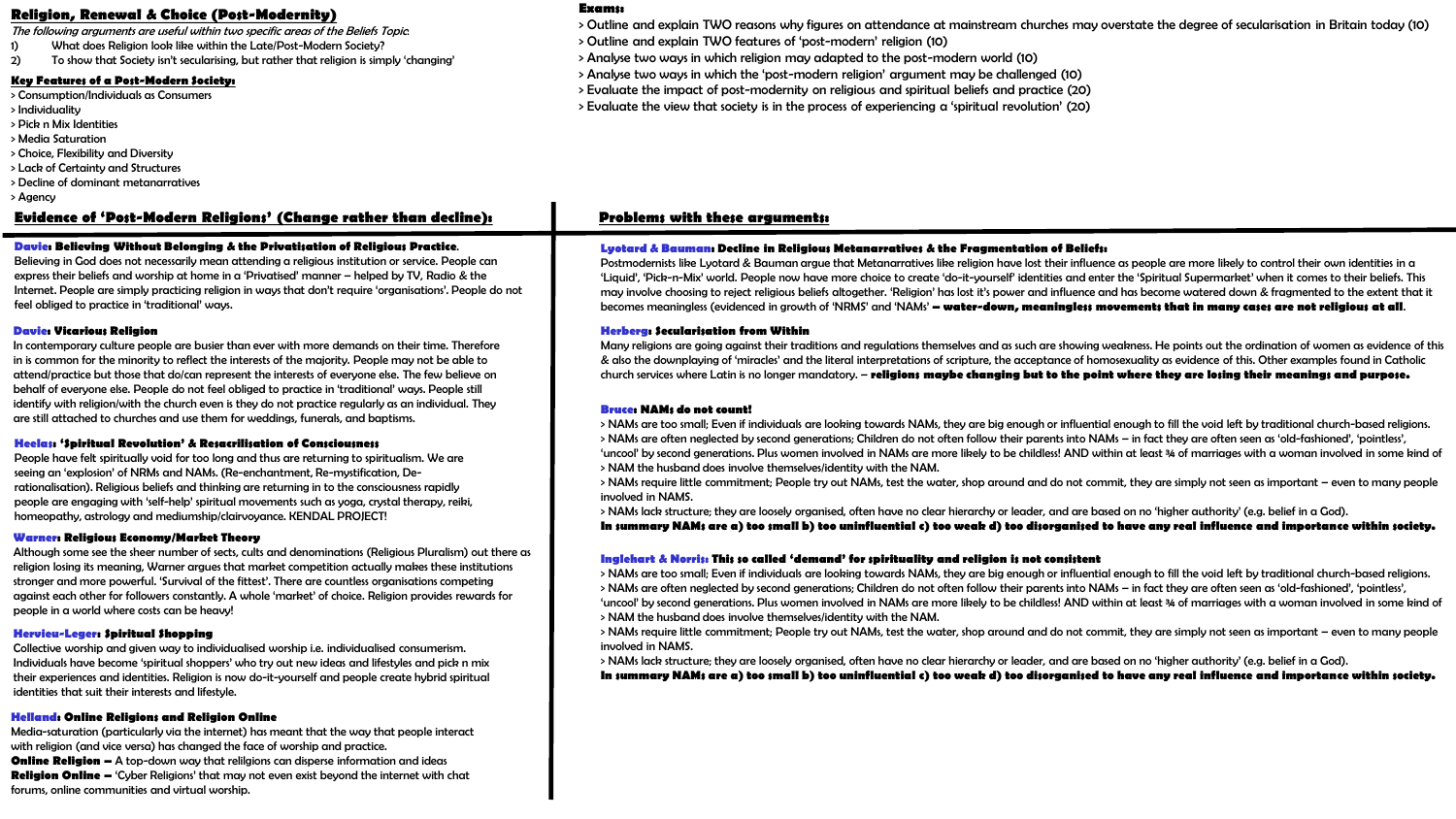**Religion, Science and Ideologies Exams:** Outline and explain TWO characteristics of SCIENCE/RELILGION/IDEOLOGIES (10) Outline and explain TWO criticisms of the view of science as an open-belief system (10) Analyse TWO ways in which science and religion might be used to inform ideologies (10) Analyse TWO reasons why religion may be challenging science as the dominant meta-narrative in society (10) Analyse TWO ways in which religion and science are diametrically opposed (10) Evaluate sociological explanations of the nature and role of ideology (20)

Assess the view that society is losing faith in science (20)

**Arguments/and reasons why Science has replaced Religion as the Dominant beliefsystem (Dominant Meta-Narrative).**

**Arguments that Religion is still very influential as a Meta-narrative a loss of faith in the scientific meta-narrative**

Scientists, just like Sociologists regularly deal with unpredictable and uncontrollable variables e.g. in 'scientific disciplines such as meteorology, seismology – even scientists cannot claim to be able to make 100% predictable theories regarding these disciplines.

**IDEOLOGY – What is it and how do they link to Science and Religion?**

conflict can be reduced and that the interests of the whole are

Problem is though that many belief systems are 'diametriacally opposed' (completely opposite) and cannot be aligned! (See

differences between Science and Religion!)

recognised.

#### **Characteristics of Science / differences to Religion Characteristics of Religion / differences to Science Popper: Science is… > Empirical**: based on quantifiable ,observable, measurable phenomena **> Theoretica**l (based on predictable, formulaic, reliable 'general laws' that can be tested, retested and demonstrated again and again. **> Objective:** Value-free, unbiased, detached from agendas/ideologies. Science follows the process of **Falsification** ('All Swans are white) – scientists avoid bias and subjectivity by attempting to seek evidence to disprove (falsify) theories, this way they remain detached. > An **Open-System:** Open to challenge, new ideas, test and re-test, verification and refutation. **> Cumulative:** based on a system where new 'facts' are built on existing 'facts', new knowledge on the foundation of old knowledge. **Merton: CUDOS Norms… > Communism:** Knowledge is public (not private). It is shared. **> Universalism:** Knowledge is judges by universal, objective, criteria and not by the gender, race, age, class of the scientific. **> Disinterestedness:** Science discovers knowledge for its own sake, free from agenda and values. **> Organised Scepticism:** Knowledge is not regarded as 'sacred' and 'unchallengeable' – all knowledge is challengeable, open to scrutiny, questioning and objective criticism. **Religion is… > Anecdotal:** Religion is based on beliefs, meanings, substantive, qualitative experiences. **> Subjective:** Value-Laden, Value-Committed, individualised interactions and experiences. It cannot be falsified. **> A Closed-System**: Not open to challenge, testing, knowledge is sacred and therefore 'truth'. **Horton** argues that science has many 'get-out' clauses that prevent it from being disproved. **Polanyi** agrees with this and suggests that Religion is a '**Self-sustaining' belief-system** that does not require evidence to support itself. When faced with evidence to challenge it, Religion can employ three devices: **1) Circularity:** Each idea is explained by the next and so on e.g. The Bible cannot be doubted as it is the Word of God. God cannot be doubted because the Bible tells us so. **2) Subsidary Explanations:** e.g. The Lord works in mysterious ways. **3) Denial of Legitimacy of Rivals:** Outright rejection of the authority of other beliefs/systems/authorities and this they claim 'ultimate truths'. **Evans-Pritchard** demonstrates such devices within the magical beliefs of the Azande and their practice of Witchcraft: > The Azande do not believe in coincidence or chance and as such when something bad happens they believe that someone has been practising Witchcraft against them. > When such an accusation arises, the Prince's Magic Poison Oracle is consulted. Potion (a Benge) is administered to a chicken & the potion is asked to kill the chicken if the accused is guilty. **Weber: Disenchantment & Rationalisation** During industrialisation, people would start to look towards science and rationality rather than religion and the supernatural. Science replaces Religion as the dominant meta-narrative. This created a 'Desacrilisation of Consciousness' – 'a loss of the capacity to experience a sense of sacredness & mystery in life'. Also know as demystification, disenchantment and rationalisation **Bruce: Marginalisation of Religious Beliefs** Suggests that Religious beliefs have become 'Marginalised' – people only turn to them as a last resort - 'When we have tried every cure for cancer, some of us pray'. **Lyotard & Bauman: Decline in Religious Metanarratives & the Fragmentation of Beliefs:** Postmodernists like Lyotard & Bauman argue that Metanarratives like religion have lost their influence as people are more likely to control their own identities in a 'Liquid', 'Pick-n-Mix' world. People now have more choice to create 'do-ityourself' identities and enter the 'Spiritual Supermarket' when it comes to their beliefs. This may involve choosing to reject religious beliefs altogether. 'Religion' has lost it's power and influence and has become watered down & fragmented to the extent that it becomes meaningless (evidenced in growth of 'NRMS' and 'NAMs' – waterdown, meaningless movements that in many cases are not religious at all. Science has impacted on on society in many positive ways; Immunisations; vaccines; medicines; communications technology; transport; crime prevention; work; leisure – it has 'delivered the goods' **Davie: Believing Without Belonging & the Privatisation of Religious Practice**. Believing in God does not necessarily mean attending a religious institution or service. People can express their beliefs and worship at home in a 'Privatised' manner – helped by TV, Radio & the Internet. People are simply practicing religion in ways that don't require 'organisations'. People do not feel obliged to practice in 'traditional' ways. Scence has therefore helped religion adapt and change! **Heelas: 'Spiritual Revolution' & Resacrilisation of Consciousness** People have felt spiritually void for too long and thus are returning to spiritualism. We are seeing an 'explosion' of NRMs and NAMs. (Re-enchantment, Re-mystification, Derationalisation). Religious beliefs and thinking are returning in to the consciousness rapidly people are engaging with 'self-help' spiritual movements such as yoga, crystal therapy, reiki, homeopathy, astrology and mediumship/clairvoyance. KENDAL PROJECT! **Beck: Science and Risk Society**  Many people are losing faith in science as it has caused/is causing many problems; Pollution, global warming, weapons of mass destruction, side-effects of 'wonder drugs'. **Kuhn:** Scientific Paradigms & Revolutions: Science is no always Objective/Value-Free, an Open System or Cumulative. Scientific knowledge exists within a paradigm (c framework which sets out the established 'rules' and 'expectations' within science i.e. what methods to use, what facts to follow, which literature is 'good', who are the professionals etc.) Typically, 'new scientists' are socialised into this accepted framework of knowledge and most of these new scientists don't question it. HOWEVER… Sometimes a scientist might question th existing/established paradigm e.g. question a=n existing fact or propose a controversial new theory and rather than be open to accepting this challenge, those in power within the existing paradigm immediately criticise, ostracize, aim to discredit these new ideas. THIS SHOWS SCIENCE IS NOT ALWAYS OBJECTIVE/VALUE-FREE nor an OPEN SYSTEM Kuhn goes on to say that at times, too many scientists challenge the existing paradigm and it's 'facts' until the establishment have to admit that they were/are wrong. At this point, the scientific paradigm goes through a 'revolution' – the old paradigm is disused and a new one is established which incorporates the 'new facts'. THIS SHOWS SCIENCE ISN'T ALWAYS CUMULATIVE. **Keat & Urry:** Science does not always deal with observable, measurable, predictable phenomena. **What is an 'Ideology'?** > As set of values, ideas, and beliefs, a world-view. Usually take on negative conations: > Distorted or false beliefs/ideals about the world or a partial one-sided view. > Ideals that concern the interests of a particular group / that legitimise (justify) their privileges > Ideas that prevent change and aim to control through misleading people .<br>> Closed to criticism and challenge. **Examples of Ideology: 1) Nationalism – a belief in the dominance and superiority of one's own country over others Marxist view:** This ideology acts as a FCC – though people experience exploitation, they feel that their suffering is in the interests of their country and will therefore blind themselves to their oppression. **Functionalist View:** Nationalism acts as a Civil Religion, a Social Glue that promotes integration, collective identity (CC), and SS. **2) Ruling Class Dominant Ideology:** Ideas that legitimate, justify and/or mask class inequalities and normalise work and exploitation. **3) Patriarchal Ideology:** Ideas that legitimate, justify and/or mask gender inequalities and normalise female subordination and exploitation. **Where does Science and Religion fit in to Ideologies?** Despite their apparent differences and questions over which is more dominant than which, Science and Religion are undoubtedly very influential belief-systems (meta-narratives). This means that if a particular group wish to promote their ideology they are likely to draw on 'evidence' and 'arguments' from both Science and Religion which 'fit' best with their ideology. e.g. Class Inequalities (R/C D.I) and Gender Inequalities (Patriarchy) can both be justified/legitimised by science (survival of the fittest/evolution) AND through religion (Divine Order). **Mannheim** suggests that all ideologies (**Ideological Thoughts**) are therefore concerned only with maintaining existing structures and justifying/legitimising the interests of privileged groups e.g. Men, The Ruling Class. Less privileged groups may have their own ideologies (**Utopian Thoughts**) that challenge the dominant ideologies in society and look for new ways to organise society but they are not powerful or influential enough to make a difference – there ideologies maintain existing orders. **Can we create a Total World-View that isn't bias and one-sided? Mannheim** YES, but what we need is **'Free-Floating Intelligensia**<sup>2</sup> – a group of intellectuals who are not attached to/identify with a single set of beliefs. This group would be able to use different belief systems objectively and 'align' them so that

> If the Chicken dies before the Oracle asks the 'Benge' to do it's work the tribe simply put it down to the Benge being 'Bad' rather than seeing it as flawed logic.